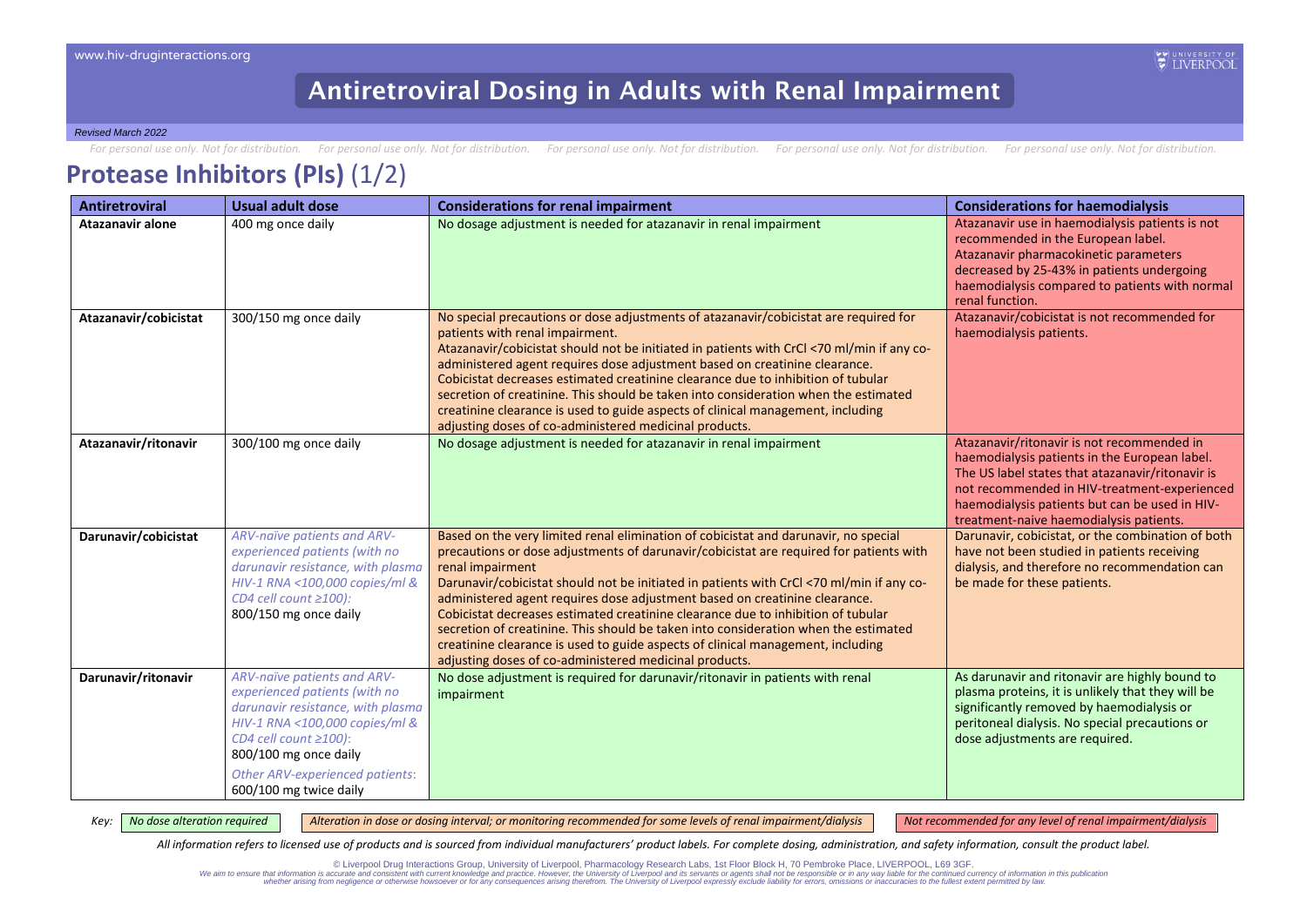*Revised March 2022*

For personal use only. Not for distribution. For personal use only. Not for distribution. For personal use only. Not for distribution. For personal use only. Not for distribution. For personal use only. Not for distributio

## **Protease Inhibitors (PIs)** (2/2)

| <b>Antiretroviral</b> | Usual adult dose                        | <b>Considerations for renal impairment</b>                                                 | <b>Considerations for haemodialysis</b>               |
|-----------------------|-----------------------------------------|--------------------------------------------------------------------------------------------|-------------------------------------------------------|
| Fosamprenavir         | Fosamprenavir 700 mg twice daily        | No dose adjustment is considered necessary in patients with renal impairment               | It is not known whether amprenavir can be             |
|                       | Ritonavir 100 mg twice daily            |                                                                                            | removed by haemodialysis, although it is unlikely     |
|                       | <b>Additional options for ARV-naïve</b> |                                                                                            | as amprenavir is highly protein bound.                |
|                       | patients (from US label):               |                                                                                            |                                                       |
|                       | Fosamprenavir 1400 mg twice             |                                                                                            |                                                       |
|                       | daily alone                             |                                                                                            |                                                       |
|                       | Fosamprenavir 1400 mg +                 |                                                                                            |                                                       |
|                       | ritonavir 200 mg, both once daily       |                                                                                            |                                                       |
|                       | Fosamprenavir 1400 mg +                 |                                                                                            |                                                       |
|                       | ritonavir 100 mg, both once daily       |                                                                                            |                                                       |
| Indinavir             | Indinavir 800 mg every 8 h alone        | Safety in patients with impaired renal function has not been studied; however, <20% of     | It is not known whether indinavir is dialyzable by    |
|                       | or                                      | indinavir is excreted in the urine unchanged or as metabolites.                            | haemodialysis.                                        |
|                       | Indinavir 400 mg twice daily            | Note: see product label for details on nephrolithiasis risk.                               |                                                       |
|                       | + ritonavir 100 mg twice daily          |                                                                                            |                                                       |
| Lopinavir/ritonavir   | 400/100 mg twice daily                  | Since the renal clearance of lopinavir and ritonavir is negligible, increased plasma       | As lopinavir and ritonavir are highly protein         |
|                       | 800/100 mg once daily                   | concentrations are not expected in patients with renal impairment.                         | bound, it is unlikely that they will be significantly |
|                       |                                         |                                                                                            | removed by haemodialysis.                             |
| Ritonavir             | (Dose depends on                        | Since the renal clearance of ritonavir is negligible, no changes in the total body         | As ritonavir is highly protein bound it is unlikely   |
|                       | coadministered PI)                      | clearance are expected in patients with renal impairment.                                  | that it will be significantly removed by              |
|                       |                                         | As ritonavir is primarily metabolised by the liver, ritonavir may be appropriate for use   | haemodialysis.                                        |
|                       |                                         | with caution as a pharmacokinetic enhancer in patients with renal insufficiency            |                                                       |
|                       |                                         | depending on the specific protease inhibitor with which it is co-administered.             |                                                       |
| <b>Tipranavir</b>     | Tipranavir 500 mg twice daily           | Tipranavir pharmacokinetics have not been studied in patients with renal impairment.       | Since tipranavir is highly protein bound, dialysis    |
|                       | + ritonavir 200 mg twice daily          | Since the renal clearance of tipranavir is negligible, increased plasma concentrations are | is unlikely to provide significant removal of the     |
|                       |                                         | not expected in patients with renal impairment. No dosage adjustment is required.          | drug.                                                 |

Key: | No dose alteration required | Alteration in dose or dosing interval; or monitoring recommended for some levels of renal impairment/dialysis | Not recommended for any level of renal impairment/dialysis

*All information refers to licensed use of products and is sourced from individual manufacturers' product labels. For complete dosing, administration, and safety information, consult the product label.*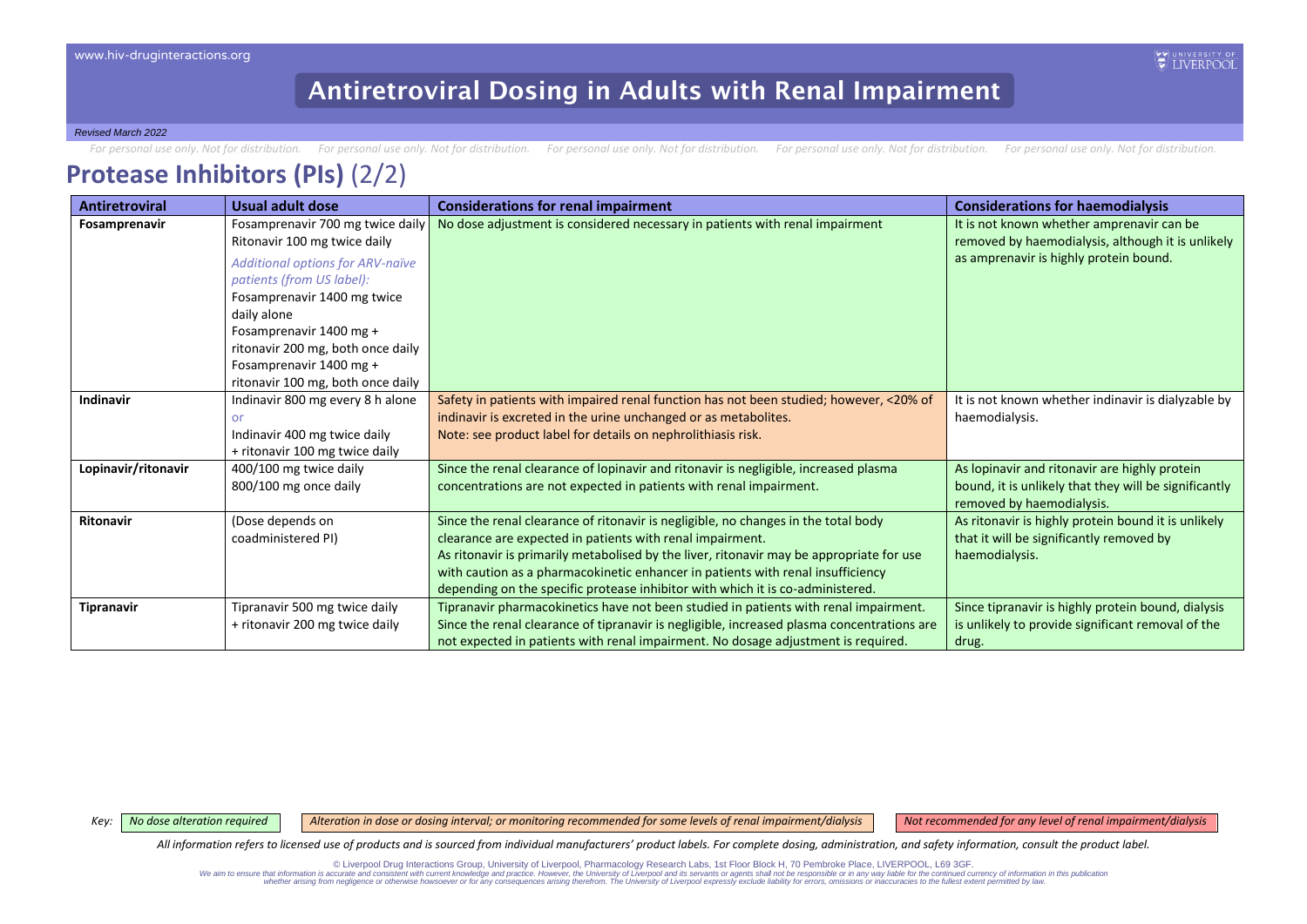*Revised March 2022*

For personal use only. Not for distribution. For personal use only. Not for distribution. For personal use only. Not for distribution. For personal use only. Not for distribution. For personal use only. Not for distributio

#### **Non-Nucleoside Reverse Transcriptase Inhibitors (NNRTIs)**

| <b>Antiretroviral</b> | <b>Usual adult dose</b>                                                                                                                              | <b>Considerations for renal impairment</b>                                                                                                                                                                                                                                                                                                                                                                                                                                                                                                                                                                | <b>Considerations for haemodialysis</b>                                                                                                                                                                                                                                                                                                                |
|-----------------------|------------------------------------------------------------------------------------------------------------------------------------------------------|-----------------------------------------------------------------------------------------------------------------------------------------------------------------------------------------------------------------------------------------------------------------------------------------------------------------------------------------------------------------------------------------------------------------------------------------------------------------------------------------------------------------------------------------------------------------------------------------------------------|--------------------------------------------------------------------------------------------------------------------------------------------------------------------------------------------------------------------------------------------------------------------------------------------------------------------------------------------------------|
| <b>Doravirine</b>     | 100 mg once daily                                                                                                                                    | No dose adjustment is required in patients with mild, moderate, or severe renal<br>impairment.                                                                                                                                                                                                                                                                                                                                                                                                                                                                                                            | Data from 8 patients on intermittent<br>haemodialysis (4 hour) showed doravirine was<br>moderately removed by haemodialysis but<br>doravirine concentrations at the end of the<br>haemodialysis session (785 (101-1851) ng/ml)<br>remained far above the protein binding adjusted<br>EC50 (5 ng/ml) (Molto et al, 2022).                               |
| <b>Efavirenz</b>      | 600 mg once daily                                                                                                                                    | The pharmacokinetics of efavirenz have not been studied in patients with renal<br>insufficiency. <1% of a dose is excreted unchanged in the urine, so the impact of renal<br>impairment on efavirenz elimination should be minimal.<br>There is no experience in patients with severe renal failure and close safety monitoring<br>is recommended in this population.                                                                                                                                                                                                                                     | Since efavirenz is highly protein bound, dialysis is<br>unlikely to significantly remove the drug from<br>blood.                                                                                                                                                                                                                                       |
| <b>Etravirine</b>     | 200 mg twice daily                                                                                                                                   | No dose adjustment is required in patients with renal impairment.<br>The pharmacokinetics of etravirine have not been studied in patients with renal<br>insufficiency. <1.2% of the administered dose of etravirine is excreted in the urine. The<br>impact of renal impairment on etravirine elimination is expected to be minimal.                                                                                                                                                                                                                                                                      | As etravirine is highly bound to plasma proteins,<br>it is unlikely that it will be significantly removed<br>by haemodialysis or peritoneal dialysis                                                                                                                                                                                                   |
| <b>Nevirapine</b>     | [Lead in dose - 200 mg once<br>daily for the first 14 days]<br>200 mg twice daily<br>(immediate release)<br>400 mg once daily<br>(prolonged release) | Renal impairment (mild, moderate and severe) resulted in no significant change in the<br>pharmacokinetics of nevirapine. Patients with CrCl ≥20 ml/min do not require a dose<br>adjustment                                                                                                                                                                                                                                                                                                                                                                                                                | Patients with ESRD requiring dialysis exhibited a<br>43.5% reduction in nevirapine AUC over a one-<br>week exposure period, and accumulation of<br>nevirapine hydroxy-metabolites in plasma.<br>An additional 200 mg dose of nevirapine<br>(immediate release) following each dialysis<br>treatment is recommended for patients requiring<br>dialysis. |
| Rilpivirine           | 25 mg once daily                                                                                                                                     | No dose adjustment is required in patients with mild or moderate renal impairment.<br>In patients with severe renal impairment or end-stage renal disease, rilpivirine should<br>be used with caution. In patients with severe renal impairment or end-stage renal<br>disease, the combination of rilpivirine with a strong CYP3A inhibitor (e.g. ritonavir-<br>boosted HIV protease inhibitor) should only be used if the benefit outweighs the risk.<br>Treatment with rilpivirine may result in an early small increase of mean serum<br>creatinine levels which is not considered clinically relevant | As rilpivirine is highly bound to plasma proteins,<br>it is unlikely that it will be significantly removed<br>by haemodialysis or peritoneal dialysis                                                                                                                                                                                                  |

Key: | No dose alteration required | Alteration in dose or dosing interval; or monitoring recommended for some levels of renal impairment/dialysis | Not recommended for any level of renal impairment/dialysis

*All information refers to licensed use of products and is sourced from individual manufacturers' product labels. For complete dosing, administration, and safety information, consult the product label.*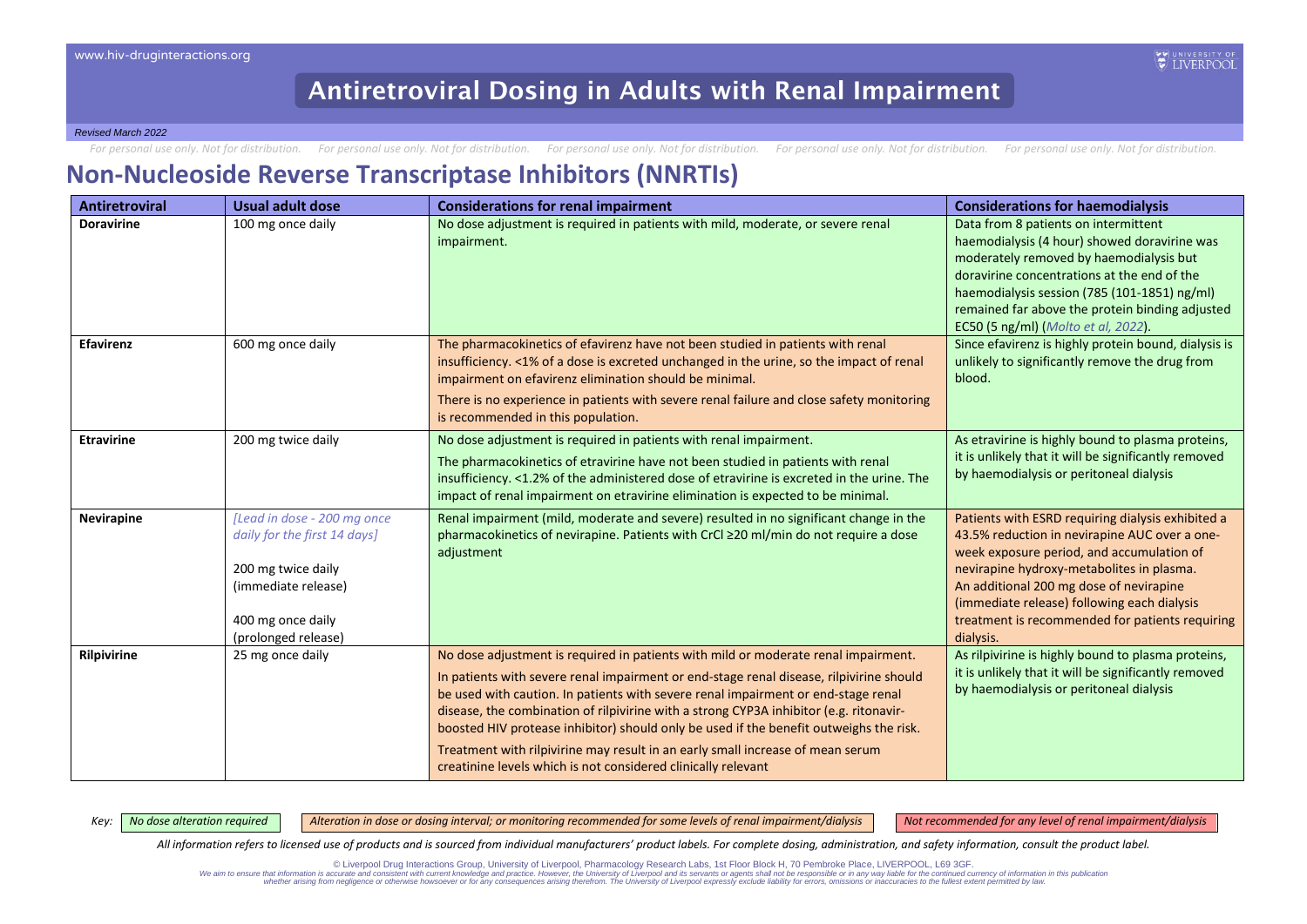For personal use only. Not for distribution. For personal use only. Not for distribution. For personal use only. Not for distribution. For personal use only. Not for distribution. For personal use only. Not for distributio

### **Nucleoside/tide Reverse Transcriptase Inhibitors** (1/2)

| <b>Antiretroviral</b> | <b>Usual adult dose</b>   | <b>Considerations for renal impairment</b>                                                                                                                        |                                 |                                                                                         | <b>Considerations for haemodialysis</b>                                                                |
|-----------------------|---------------------------|-------------------------------------------------------------------------------------------------------------------------------------------------------------------|---------------------------------|-----------------------------------------------------------------------------------------|--------------------------------------------------------------------------------------------------------|
| <b>Abacavir</b>       | 300 mg twice daily        | No dosage adjustment of abacavir is necessary in patients with renal impairment.                                                                                  |                                 |                                                                                         | It is not known whether abacavir can be                                                                |
|                       | OR 600 mg once daily      | Abacavir is not recommended for patients with ESRD.                                                                                                               |                                 |                                                                                         | removed by haemodialysis.                                                                              |
| <b>Didanosine</b>     | $\geq 60$ kg:             |                                                                                                                                                                   |                                 | A dose reduction is recommended for patients with CrCl <60 ml/min as they may be at     | Didanosine half-life after oral administration                                                         |
|                       | 400 mg once daily         | greater risk of didanosine toxicity due to decreased drug clearance.                                                                                              |                                 |                                                                                         | increased from 1.4 h in subjects with normal                                                           |
|                       | or                        | <b>Creatinine clearance</b>                                                                                                                                       | <b>Total Daily Dose</b>         |                                                                                         | renal function to 4.1 h in subjects with severe                                                        |
|                       | 200 mg twice daily        | (ml/min)                                                                                                                                                          | $60kg$<br>≥60 $kg$              |                                                                                         | renal impairment requiring dialysis.                                                                   |
|                       |                           | 30-59                                                                                                                                                             | $150 \text{ mg*}$<br>200 mg     |                                                                                         | After an oral dose, didanosine was not                                                                 |
|                       | $<$ 60 $kg$ :             | 10-29                                                                                                                                                             | 150 mg*<br>$100 \,\mathrm{mg*}$ |                                                                                         | detectable in peritoneal dialysis fluid; recovery in                                                   |
|                       | 250 mg once daily         | less than 10                                                                                                                                                      | 75 mg*<br>$100 \text{ mg*}$     |                                                                                         | haemodialysate was 0.6-7.4% of the dose over a                                                         |
|                       | or                        |                                                                                                                                                                   | *Once daily regimens only       |                                                                                         | 3-4 h dialysis period. The dose should be taken<br>after dialysis, however it is not necessary to take |
|                       | 125 mg twice daily        |                                                                                                                                                                   |                                 |                                                                                         | a supplemental dose following haemodialysis.                                                           |
| Emtricitabine         | <b>Hard Capsules:</b>     |                                                                                                                                                                   |                                 | Emtricitabine is eliminated by renal excretion and exposure was significantly increased | If dosing on day of dialysis, give dose after                                                          |
|                       | 200 mg once daily         | in patients with renal insufficiency. Dose OR dose interval adjustment is required in all                                                                         | dialysis.                       |                                                                                         |                                                                                                        |
|                       |                           | patients with CrCl <30 ml/min (European label) or <50 ml/min (US label). Clinical                                                                                 |                                 | In patients with ESRD on haemodialysis, ~30% of                                         |                                                                                                        |
|                       | 10 mg/ml Oral Solution:   | response to treatment and renal function should be closely monitored.                                                                                             |                                 |                                                                                         | the emtricitabine dose was recovered in dialysate                                                      |
|                       | 240 mg (24 ml) once daily | Creatinine clearance (ml/min)                                                                                                                                     | <b>Hard capsules</b>            | <b>Oral solution</b>                                                                    | over a 3 hour dialysis period, started within                                                          |
|                       |                           | ≥30 (European label)                                                                                                                                              | 200 mg every 24 h               | 240 mg (24 ml) every 24 h                                                               | 1.5 hours of emtricitabine dosing (blood flow rate                                                     |
|                       |                           | 30-49 (US label)                                                                                                                                                  | 200 mg every 48 h               | 120 mg (12 ml) every 24 h                                                               | 400 ml/min; dialysate flow rate ~600 ml/min).                                                          |
|                       |                           | 15-29                                                                                                                                                             | 200 mg every 72 h               | 80 mg (8 ml) every 24 h                                                                 | Patients managed with other forms of dialysis                                                          |
|                       |                           | $<15*$                                                                                                                                                            | 200 mg every 96 h               | 60 mg (6 ml) every 24 h                                                                 | such as ambulatory peritoneal dialysis have not<br>been studied and dose recommendations cannot        |
|                       |                           | *And/or intermittent haemodialysis                                                                                                                                |                                 |                                                                                         |                                                                                                        |
|                       |                           | (Dosing for intermittent dialysis assumes a 3h haemodialysis session three times<br>weekly; at least 12h after administration of the last dose of emtricitabine.) |                                 |                                                                                         | be made.                                                                                               |
|                       |                           |                                                                                                                                                                   |                                 |                                                                                         |                                                                                                        |
| Lamivudine            | 300 mg once daily         | Lamivudine concentrations are increased in patients with moderate-severe renal                                                                                    |                                 |                                                                                         | No additional dosing of lamivudine is required                                                         |
|                       | OR.                       |                                                                                                                                                                   |                                 | impairment due to decreased clearance. Dosing is adjusted according to renal function.  | after routine (4 hour) haemodialysis or                                                                |
|                       | 150 mg twice daily        | Creatinine clearance (ml/min)                                                                                                                                     | <b>First dose</b>               | <b>Maintenance dose</b>                                                                 | peritoneal dialysis.                                                                                   |
|                       |                           | $30 - 50$                                                                                                                                                         | 150 mg                          | 150 mg once daily                                                                       |                                                                                                        |
|                       |                           | 15 to $<$ 30                                                                                                                                                      | $150 \text{ mg}$                | 100 mg once daily*                                                                      |                                                                                                        |
|                       |                           | $5$ to $<$ 15                                                                                                                                                     | 150 mg                          | 50 mg once daily*                                                                       |                                                                                                        |
|                       |                           | < 5                                                                                                                                                               | 50 mg*                          | 25 mg once daily*                                                                       |                                                                                                        |
|                       |                           |                                                                                                                                                                   |                                 | * Use oral solution for doses <150 mg                                                   |                                                                                                        |

Key: | No dose alteration required | Alteration in dose or dosing interval; or monitoring recommended for some levels of renal impairment/dialysis | Not recommended for any level of renal impairment/dialysis

*All information refers to licensed use of products and is sourced from individual manufacturers' product labels. For complete dosing, administration, and safety information, consult the product label.*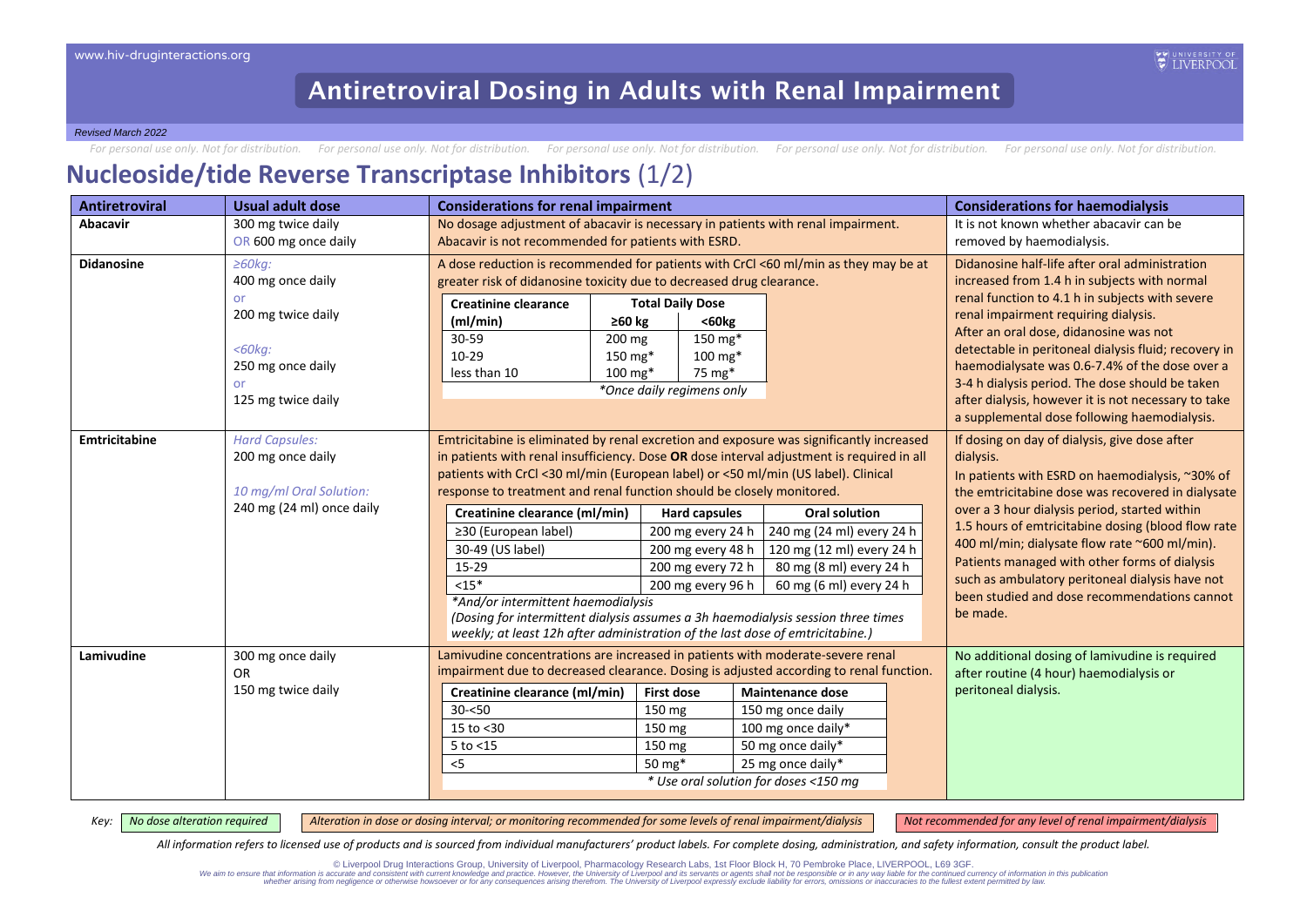For personal use only. Not for distribution. For personal use only. Not for distribution. For personal use only. Not for distribution. For personal use only. Not for distribution. For personal use only. Not for distributio

#### **Nucleoside/tide Reverse Transcriptase Inhibitors** (2/2)

| Antiretroviral               | <b>Usual adult dose</b>                                                                                                                                                                                                                                                | <b>Considerations for renal impairment</b>                                        |                                                                                                                                                                                                                                                        |                                                                                                                              | <b>Considerations for haemodialysis</b>                                                                                                             |
|------------------------------|------------------------------------------------------------------------------------------------------------------------------------------------------------------------------------------------------------------------------------------------------------------------|-----------------------------------------------------------------------------------|--------------------------------------------------------------------------------------------------------------------------------------------------------------------------------------------------------------------------------------------------------|------------------------------------------------------------------------------------------------------------------------------|-----------------------------------------------------------------------------------------------------------------------------------------------------|
| <b>Stavudine</b>             | $\geq 60$ kg:                                                                                                                                                                                                                                                          |                                                                                   | Stavudine clearance decreases as creatinine clearance decreases. It is recommended                                                                                                                                                                     |                                                                                                                              | Patients on haemodialysis should take stavudine                                                                                                     |
|                              | 40 mg twice daily                                                                                                                                                                                                                                                      | that the dosage of stavudine be adjusted in patients with reduced renal function. |                                                                                                                                                                                                                                                        |                                                                                                                              | after the completion of haemodialysis, and at the                                                                                                   |
|                              | $<$ 60 $kg$ :<br>30 mg twice daily                                                                                                                                                                                                                                     | <b>Creatinine clearance</b><br>(mI/min)<br>26-50<br>≤25 (and/or haemodialysis)    | <b>Stavudine Dose</b><br>$60 kg$<br>15 mg twice daily<br>15 mg every 24 h                                                                                                                                                                              | $\geq 60$ kg<br>20 mg twice daily<br>20 mg every 24 h                                                                        | same time on non-dialysis days.                                                                                                                     |
| <b>Tenofovir-DF</b>          | 245 mg once daily<br>Tenofovir should only be used in patients with renal impairment if the potential<br>benefits of treatment outweigh potential risks. The European label recommends dose<br>adjustment using tenofovir granules rather than tablets where possible. |                                                                                   |                                                                                                                                                                                                                                                        | Once daily dosing of tenofovir granules (16.5 mg)<br>may be given following completion of a 4 hour<br>haemodialysis session. |                                                                                                                                                     |
|                              |                                                                                                                                                                                                                                                                        | <b>Creatinine clearance</b><br>(ml/min)                                           | <b>Tenofovir-DF Dose</b><br>Granules                                                                                                                                                                                                                   | Tablet<br>(if unable to take granules)                                                                                       | Once weekly dosing of tenofovir tablets (245 mg)<br>assumes three haemodialysis sessions per week,<br>each of ~4 h duration, or after 12 cumulative |
|                              |                                                                                                                                                                                                                                                                        | $30 - 49$                                                                         | 132 mg (4 scoops) once daily                                                                                                                                                                                                                           | 245 mg every 48 h                                                                                                            | hours of haemodialysis. Tenofovir should be                                                                                                         |
|                              |                                                                                                                                                                                                                                                                        | $20 - 29$                                                                         | 65 mg (2 scoops) once daily                                                                                                                                                                                                                            | 245 mg twice a week                                                                                                          | administered following completion of a dialysis                                                                                                     |
|                              |                                                                                                                                                                                                                                                                        | $10-19$                                                                           | 33 mg (1 scoop) once daily                                                                                                                                                                                                                             | 245 mg twice a week                                                                                                          | session.                                                                                                                                            |
|                              |                                                                                                                                                                                                                                                                        | <10 (no haemodialysis)                                                            | No dosing recommendations can be given                                                                                                                                                                                                                 |                                                                                                                              | Tenofovir is efficiently removed by haemodialysis                                                                                                   |
|                              |                                                                                                                                                                                                                                                                        | <b>Haemodialysis</b>                                                              | 16.5 mg (0.5 scoop) once daily                                                                                                                                                                                                                         | 245 mg every 7 days                                                                                                          | with an extraction coefficient of $\approx$ 54%.                                                                                                    |
|                              |                                                                                                                                                                                                                                                                        |                                                                                   | Renal failure, renal impairment, elevated creatinine, hypophosphataemia and proximal<br>tubulopathy (including Fanconi syndrome) have been reported with the use of<br>tenofovir-DF in clinical practice. Monitoring of renal function is recommended. |                                                                                                                              |                                                                                                                                                     |
| <b>Tenofovir alafenamide</b> | (Dose depends on                                                                                                                                                                                                                                                       |                                                                                   | For dose modifications of fixed-dose combinations containing tenofovir alafenamide,                                                                                                                                                                    |                                                                                                                              |                                                                                                                                                     |
|                              | coadministered ARV)                                                                                                                                                                                                                                                    | please see listings for the combination.                                          |                                                                                                                                                                                                                                                        |                                                                                                                              |                                                                                                                                                     |
| Zidovudine                   | 250 mg twice daily                                                                                                                                                                                                                                                     | No dose adjustment required for mild or moderate renal impairment.                |                                                                                                                                                                                                                                                        |                                                                                                                              | Haemodialysis and peritoneal dialysis have no                                                                                                       |
|                              | or                                                                                                                                                                                                                                                                     | Creatinine clearance (ml/min)<br><b>Zidovudine Dose</b>                           |                                                                                                                                                                                                                                                        | significant effect on zidovudine elimination                                                                                 |                                                                                                                                                     |
|                              | 300 mg twice daily                                                                                                                                                                                                                                                     | 100 mg every 6-8 h (300-400 mg daily)<br>< 10                                     |                                                                                                                                                                                                                                                        | whereas elimination of the inactive glucuronide<br>metabolite is increased.                                                  |                                                                                                                                                     |
|                              |                                                                                                                                                                                                                                                                        | Haemo- or peritoneal dialysis<br>100 mg every 6-8 h (300-400 mg daily)            |                                                                                                                                                                                                                                                        |                                                                                                                              |                                                                                                                                                     |
|                              |                                                                                                                                                                                                                                                                        | subsequent dosage adjustment                                                      | Haematological parameters and clinical response may influence the need for                                                                                                                                                                             |                                                                                                                              |                                                                                                                                                     |

Key: | No dose alteration required | Alteration in dose or dosing interval; or monitoring recommended for some levels of renal impairment/dialysis | Not recommended for any level of renal impairment/dialysis

*All information refers to licensed use of products and is sourced from individual manufacturers' product labels. For complete dosing, administration, and safety information, consult the product label.*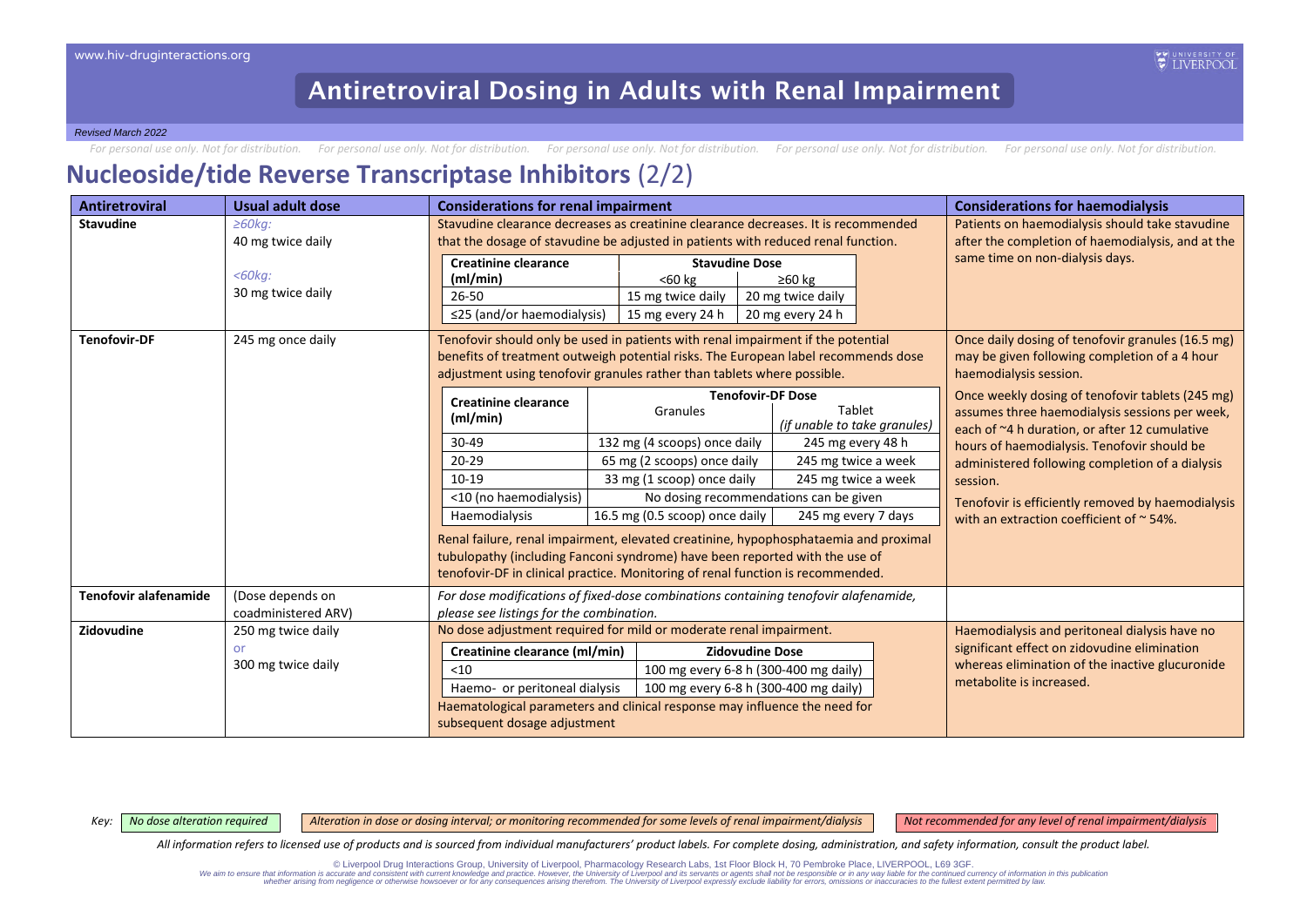*Revised March 2022*

For personal use only. Not for distribution. For personal use only. Not for distribution. For personal use only. Not for distribution. For personal use only. Not for distribution. For personal use only. Not for distributio

#### **Entry/Integrase Inhibitors**

| <b>Antiretroviral</b> | <b>Usual adult dose</b>                                                                                                                                                                                                            | <b>Considerations for renal impairment</b>                                                                                                                                                                                                                                                                                                                                                                                                                                                              |                                                                                                                                                                                                              | <b>Considerations for haemodialysis</b>                                                                                                                                                                                                                      |
|-----------------------|------------------------------------------------------------------------------------------------------------------------------------------------------------------------------------------------------------------------------------|---------------------------------------------------------------------------------------------------------------------------------------------------------------------------------------------------------------------------------------------------------------------------------------------------------------------------------------------------------------------------------------------------------------------------------------------------------------------------------------------------------|--------------------------------------------------------------------------------------------------------------------------------------------------------------------------------------------------------------|--------------------------------------------------------------------------------------------------------------------------------------------------------------------------------------------------------------------------------------------------------------|
| <b>Bictegravir</b>    | 50 mg once daily (as fixed dose<br>combination with emtricitabine                                                                                                                                                                  | For dose modifications of the fixed-dose combination containing bictegravir, please                                                                                                                                                                                                                                                                                                                                                                                                                     |                                                                                                                                                                                                              |                                                                                                                                                                                                                                                              |
|                       | and tenofovir alafenamide)                                                                                                                                                                                                         | see listings for the combination.                                                                                                                                                                                                                                                                                                                                                                                                                                                                       |                                                                                                                                                                                                              |                                                                                                                                                                                                                                                              |
| Dolutegravir          | Patients without documented or<br>suspected INSTI resistance:<br>50 mg once daily<br>(twice daily when taken with<br>some medicines).<br><b>Patients with INSTI resistance</b><br>(documented or suspected):<br>50 mg twice daily. | Exposure to dolutegravir decreased by ~40% in subjects with severe renal<br>impairment. The mechanism is unknown.<br>No dosage adjustment is recommended in the European label for patients with any<br>degree of renal impairment.<br>The US label advises caution is warranted for patients with severe renal impairment if<br>INSTI resistance is documented or suspected, as the decrease in dolutegravir<br>concentrations may result in loss of therapeutic effect and development of resistance. | Data from 10 subjects on dolutegravir while<br>receiving haemodialysis for at least 6 months<br>suggest dolutegravir was generally safe and<br>effective for use at standard dosages<br>(Kreft et al, 2019). |                                                                                                                                                                                                                                                              |
| Elvitegravir          | 150 mg once daily (as fixed dosed<br>combination with cobicistat,<br>emtricitabine, and tenofovir-DF<br>or tenofovir alafenamide)                                                                                                  | For dose modifications of fixed-dose combinations containing elvitegravir, please see<br>listings for the combination.                                                                                                                                                                                                                                                                                                                                                                                  |                                                                                                                                                                                                              |                                                                                                                                                                                                                                                              |
| Ibalizumab-uiyk       | Loading dose: 2000 mg IV                                                                                                                                                                                                           | No formal studies were conducted to examine the effects of either renal impairment                                                                                                                                                                                                                                                                                                                                                                                                                      | No specific recommendations.                                                                                                                                                                                 |                                                                                                                                                                                                                                                              |
|                       | Maintenance dose:<br>800 mg IV every 2 weeks                                                                                                                                                                                       | on the pharmacokinetics of ibalizumab-uiyk. Renal impairment is not anticipated to<br>impact the pharmacokinetics of ibalizumab-uiyk.                                                                                                                                                                                                                                                                                                                                                                   |                                                                                                                                                                                                              |                                                                                                                                                                                                                                                              |
| <b>Maraviroc</b>      | With potent CYP3A inhibitors ±                                                                                                                                                                                                     | Exposures in subjects with severe renal impairment and ESRD were within the range                                                                                                                                                                                                                                                                                                                                                                                                                       |                                                                                                                                                                                                              | Dialysis had a minimal effect on exposure in                                                                                                                                                                                                                 |
|                       | potent CYP3A inducers:                                                                                                                                                                                                             | observed in single maraviroc 300 mg dose studies with normal renal function. Dose                                                                                                                                                                                                                                                                                                                                                                                                                       |                                                                                                                                                                                                              | subjects with ESRD.                                                                                                                                                                                                                                          |
|                       | 150 mg twice daily                                                                                                                                                                                                                 | adjustment in renal impairment depends on coadministered drugs.                                                                                                                                                                                                                                                                                                                                                                                                                                         |                                                                                                                                                                                                              |                                                                                                                                                                                                                                                              |
|                       | Without potent CYP3A inhibitors                                                                                                                                                                                                    | Creatinine clearance (ml/min)                                                                                                                                                                                                                                                                                                                                                                                                                                                                           | Maraviroc dose (European label*)                                                                                                                                                                             |                                                                                                                                                                                                                                                              |
|                       | or inducers:                                                                                                                                                                                                                       | <80 (without a potent CYP3A4 inhibitor)                                                                                                                                                                                                                                                                                                                                                                                                                                                                 | no dose adjustment                                                                                                                                                                                           |                                                                                                                                                                                                                                                              |
|                       | 300 mg twice daily                                                                                                                                                                                                                 | 30-79 (with a potent CYP3A4 inhibitor)                                                                                                                                                                                                                                                                                                                                                                                                                                                                  | 150 mg once daily                                                                                                                                                                                            |                                                                                                                                                                                                                                                              |
|                       | With potent CYP3A inducer but                                                                                                                                                                                                      | <30 (with a potent CYP3A4 inhibitor)                                                                                                                                                                                                                                                                                                                                                                                                                                                                    | 150 mg once daily with caution                                                                                                                                                                               |                                                                                                                                                                                                                                                              |
|                       | no potent CYP3A inhibitor:<br>600 mg twice daily                                                                                                                                                                                   | *US label gives no dose modifications, but advises to use maraviroc and<br>a CYP3A inhibitor in patients with CrCl <50 ml/min only if the potential<br>benefit outweighs the risk, and with monitoring for adverse effects.<br>An increased risk of postural hypotension may occur in patients with severe renal<br>insufficiency who are treated with potent CYP3A inhibitors and maraviroc.                                                                                                           |                                                                                                                                                                                                              |                                                                                                                                                                                                                                                              |
| Raltegravir           | 400 mg twice daily                                                                                                                                                                                                                 | No dosage adjustment is required for patients with renal impairment.                                                                                                                                                                                                                                                                                                                                                                                                                                    |                                                                                                                                                                                                              | Avoid dosing before a dialysis session.                                                                                                                                                                                                                      |
|                       | or<br>1200 mg once daily (if treatment<br>naïve or virally suppressed on<br>400 mg twice daily)                                                                                                                                    | In adults, there were no clinically important pharmacokinetic differences between<br>patients with severe renal insufficiency and healthy subjects.                                                                                                                                                                                                                                                                                                                                                     |                                                                                                                                                                                                              | Case reports (both of 2 patients) suggest minimal<br>removal of raltegravir by haemodialysis (Molto et<br>al, 2010) and that raltegravir twice daily is safe in<br>patients on haemodialysis with long-term viral<br>suppression (Yanagisawa K et al, 2016). |

Key: | No dose alteration required | Alteration in dose or dosing interval; or monitoring recommended for some levels of renal impairment/dialysis | Not recommended for any level of renal impairment/dialysis

**EXPUNIVERSIT** 

*All information refers to licensed use of products and is sourced from individual manufacturers' product labels. For complete dosing, administration, and safety information, consult the product label.*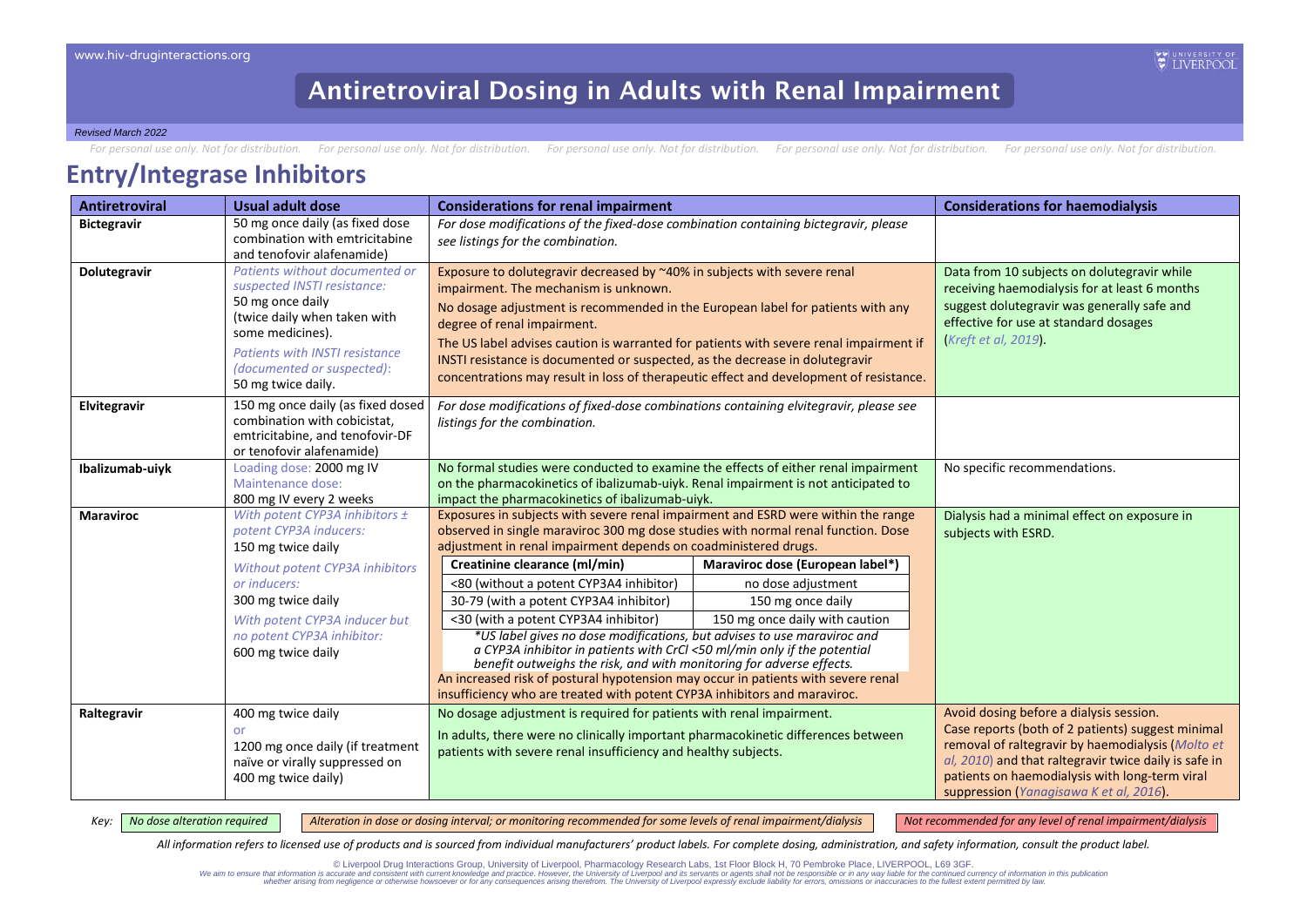*Revised March 2022*

For personal use only. Not for distribution. For personal use only. Not for distribution. For personal use only. Not for distribution. For personal use only. Not for distribution. For personal use only. Not for distributio

### **Fixed Dose Combinations - PIs + NRTIs**

| <b>Name</b> | <b>ARVs</b>           | <b>Considerations for renal impairment</b>                                                                         | <b>Considerations for haemodialysis</b> |
|-------------|-----------------------|--------------------------------------------------------------------------------------------------------------------|-----------------------------------------|
| Symtuza     | Darunavir/cobicistat  | No dose adjustment of Symtuza is required in patients with CrCl ≥30 ml/min.                                        | No specific recommendation.             |
|             |                       | Symtuza should not be initiated in patients with CrCl <30 ml/min, as there are no data available regarding the use |                                         |
|             | Emtricitabine         | of Symtuza in this population.                                                                                     |                                         |
|             | Tenofovir alafenamide | Symtuza should be discontinued in patients if CrCl declines below 30 ml/min during treatment.                      |                                         |
|             |                       | Cobicistat has been shown to decrease creatinine clearance without affecting actual renal glomerular function.     |                                         |
|             |                       | Dosing recommendations are not available for drugs that require dosage adjustment for renal impairment when        |                                         |
|             |                       | used in combination with Symtuza.                                                                                  |                                         |

#### **Fixed Dose Combinations - NNRTIs + NRTIs**

| <b>Name</b>       | <b>ARVs</b>           | <b>Considerations for renal impairment</b>                                                                            | <b>Considerations for haemodialysis</b> |
|-------------------|-----------------------|-----------------------------------------------------------------------------------------------------------------------|-----------------------------------------|
| Atripla           | Efavirenz             | Atripla is not recommended for patients with moderate or severe renal impairment (CrCl <50 ml/min). Such              | No specific recommendation.             |
|                   |                       | patients require dose interval adjustment of emtricitabine and tenofovir-DF that cannot be achieved with a fixed      |                                         |
|                   | Emtricitabine         | dose combination tablet.                                                                                              |                                         |
|                   | Tenofovir-DF          | As Atripla may cause renal damage, monitoring of renal function is recommended.                                       |                                         |
| Delstrigo         | Doravirine            | No dose adjustment of Delstrigo is required in adults with CrCr $\geq$ 50 ml/min.                                     | No specific recommendation.             |
|                   |                       | Delstrigo should not be initiated in patients with CrCl <50 ml/min and should be discontinued if CrCl declines below  |                                         |
|                   | Lamivudine            | 50 ml/min, as patients with moderate or severe renal impairment require a dose interval adjustment of lamivudine      |                                         |
|                   | Tenofovir-DF          | and tenofovir-DF that cannot be achieved with a fixed dose combination tablet.                                        |                                         |
| Eviplera (Europe) | Rilpivirine           | Limited data from clinical studies support use of Complera/Eviplera in patients with mild renal impairment            | Complera is not recommended in          |
| Complera (US)     |                       | (CrCl 50-80 ml/min) if potential benefits outweigh risks.                                                             | patients that require dialysis (US      |
|                   | Emtricitabine         | Complera/Eviplera is not recommended in patients with moderate or severe renal impairment (CrCl <50 ml/min).          | label).                                 |
|                   | Tenofovir-DF          | Such patients require a dose interval adjustment of emtricitabine and tenofovir-DF that cannot be achieved with a     |                                         |
|                   |                       | fixed dose combination tablet.                                                                                        |                                         |
| Odefsey           | Rilpivirine           | No dose adjustment is required in patients with $CrC \geq 30$ ml/min. Odefsey should be discontinued in patients with | On days of haemodialysis, Odefsey       |
|                   |                       | estimated CrCl that declines below 30 ml/min during treatment.                                                        | should be administered after            |
|                   | Emtricitabine         | Odefsey is not recommended in patients with severe renal impairment (CrCl <30 ml/min) (US label).                     | completion of haemodialysis             |
|                   | Tenofovir alafenamide | Odefsey should be avoided in patients with CrCl 15-29 ml/min, or <15 ml/min who are not on chronic                    | treatment.                              |
|                   |                       | haemodialysis, as the safety of Odefsey has not been established in these populations. (European label)               |                                         |
|                   |                       | No dose adjustment is required in patients with ESRD (CrCl <15 ml/min) on chronic haemodialysis. However;             |                                         |
|                   |                       | Odefsey should only be used (and with caution) in these patients if the benefits outweigh the risks as emtricitabine  |                                         |
|                   |                       | exposure was significantly higher in these patients (European label).                                                 |                                         |

Key: | No dose alteration required | Alteration in dose or dosing interval; or monitoring recommended for some levels of renal impairment/dialysis | Not recommended for any level of renal impairment/dialysis

*All information refers to licensed use of products and is sourced from individual manufacturers' product labels. For complete dosing, administration, and safety information, consult the product label.*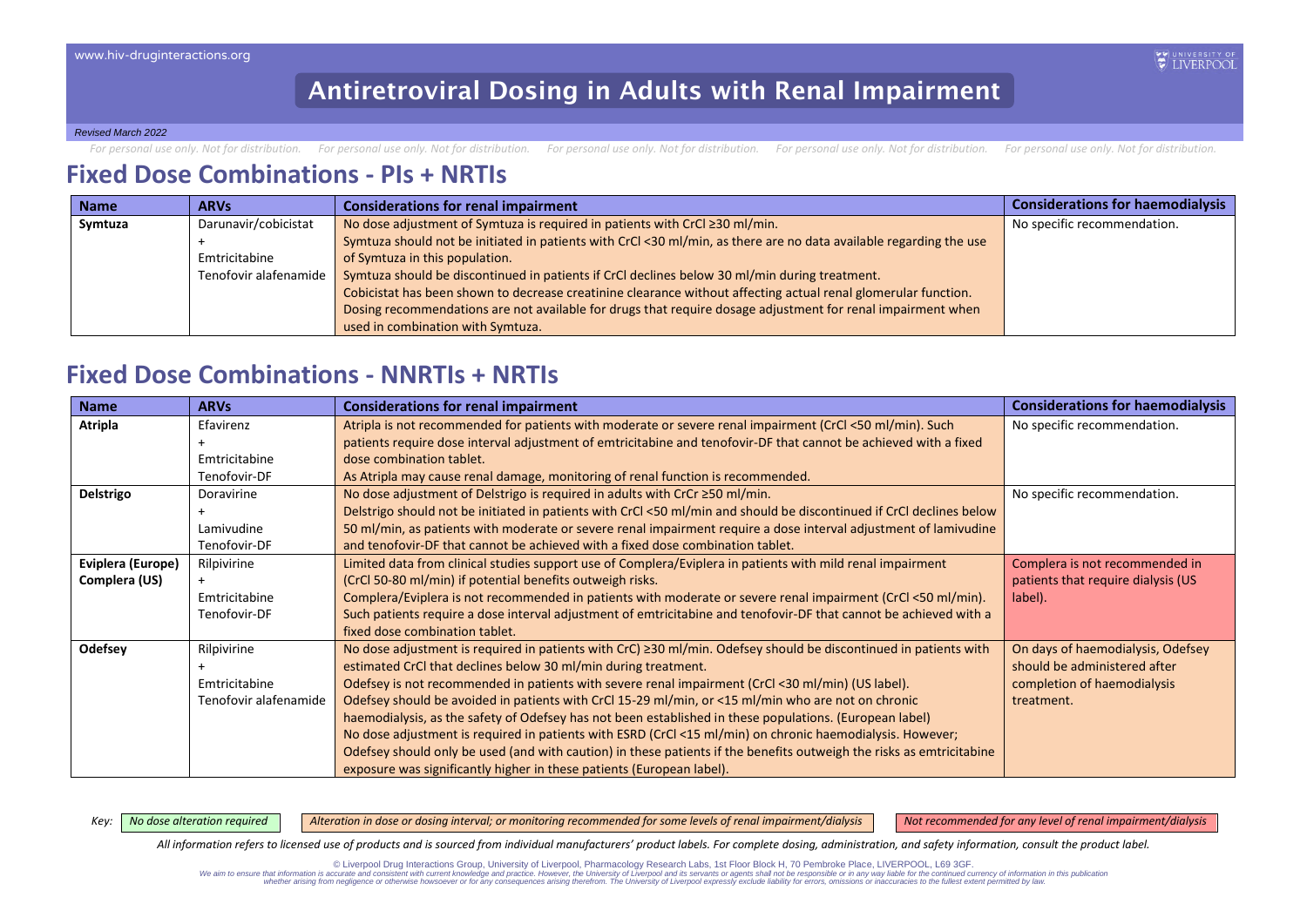*Revised March 2022*

For personal use only. Not for distribution. For personal use only. Not for distribution. For personal use only. Not for distribution. For personal use only. Not for distribution. For personal use only. Not for distributio

#### **Fixed Dose Combinations – multiple NRTIs**

| <b>Name</b>                     | <b>ARVs</b>                            | <b>Considerations for renal impairment</b>                                                                                                                                                                                                                                                                                                                                                                                                                                                                                                                                                                                                                                                                                                                                                                           |                                                                                                                                                                                                                                                                                                                            |                                                                                                                                  | <b>Considerations for haemodialysis</b> |  |  |
|---------------------------------|----------------------------------------|----------------------------------------------------------------------------------------------------------------------------------------------------------------------------------------------------------------------------------------------------------------------------------------------------------------------------------------------------------------------------------------------------------------------------------------------------------------------------------------------------------------------------------------------------------------------------------------------------------------------------------------------------------------------------------------------------------------------------------------------------------------------------------------------------------------------|----------------------------------------------------------------------------------------------------------------------------------------------------------------------------------------------------------------------------------------------------------------------------------------------------------------------------|----------------------------------------------------------------------------------------------------------------------------------|-----------------------------------------|--|--|
| Combivir                        | Lamivudine<br>Zidovudine               | Lamivudine and zidovudine concentrations increase in patients with renal impairment due to decreased clearance.<br>Combivir is not recommended for patients with CrCl <50 ml/min as dosage adjustment of lamivudine and<br>zidovudine may be necessary and cannot be achieved with a fixed dose combination tablet. If a dose reduction of<br>lamivudine or zidovudine is required for patients with renal impairment, individual components should be used.                                                                                                                                                                                                                                                                                                                                                         | No specific recommendation.                                                                                                                                                                                                                                                                                                |                                                                                                                                  |                                         |  |  |
| <b>Descovy</b>                  | Emtricitabine<br>Tenofovir alafenamide | No dose adjustment of Descovy is required in patients with CrCl) ≥30 ml/min. Descovy should be discontinued in<br>patients with estimated CrCI that declines below 30 ml/min during treatment.<br>Descovy is not recommended in patients with CrCl <30 ml/min) (US label).<br>Descovy should be avoided in patients with CrCl 15-29 ml/min, or <15 ml/min who are not on chronic<br>haemodialysis, as the safety of Descovy has not been established in these populations (European label).<br>No dose adjustment of Descovy is required in patients with ESRD (CrCl <15 ml/min) on chronic haemodialysis.<br>However; Descovy should only be used (and with caution) in these patients if the benefits outweigh the risks as<br>emtricitabine exposure was significantly higher in these patients (European label). | On days of haemodialysis, Descovy<br>should be administered after<br>completion of haemodialysis<br>treatment.                                                                                                                                                                                                             |                                                                                                                                  |                                         |  |  |
| Kivexa (Europe)<br>Epzicom (US) | Abacavir<br>Lamivudine                 |                                                                                                                                                                                                                                                                                                                                                                                                                                                                                                                                                                                                                                                                                                                                                                                                                      | Kivexa/Epzicom is not recommended for patients with CrCl <50 ml/min as dosage adjustment of lamivudine may be<br>necessary and cannot be achieved with a fixed dose combination tablet. If a dose reduction of lamivudine is<br>required for patients with renal impairment then the individual components should be used. |                                                                                                                                  | No specific recommendation.             |  |  |
| <b>Temixys</b>                  | Lamivudine<br>Tenofovir-DF             |                                                                                                                                                                                                                                                                                                                                                                                                                                                                                                                                                                                                                                                                                                                                                                                                                      | As Temixys is a fixed-dose combination formulation and cannot be dose adjusted, it is not recommended for<br>patients with CRCI <50 ml/min) or in patients with ESRD requiring haemodialysis.                                                                                                                              |                                                                                                                                  |                                         |  |  |
| <b>Trizivir</b>                 | Abacavir<br>Lamivudine<br>Zidovudine   | Trizivir is not recommended for patients with CrCl <50 ml/min as dosage adjustment of lamivudine and zidovudine<br>may be necessary and cannot be achieved with a fixed dose combination tablet. If a dose reduction of lamivudine<br>and zidovudine is required, separate preparations of abacavir, lamivudine and zidovudine be used.<br>Trizivir should not be administered to patients with ESRD (European label).                                                                                                                                                                                                                                                                                                                                                                                               | No specific recommendation.                                                                                                                                                                                                                                                                                                |                                                                                                                                  |                                         |  |  |
| <b>Truvada</b>                  | Emtricitabine<br>Tenofovir-DF          | Emtricitabine and tenofovir exposure increases in patients with renal dysfunction. Truvada should only be used in<br>patients with CrCl <80 ml/min if the potential benefits outweigh the risks.                                                                                                                                                                                                                                                                                                                                                                                                                                                                                                                                                                                                                     | Use of Truvada for the treatment of<br>HIV or for PrEP is not recommended                                                                                                                                                                                                                                                  |                                                                                                                                  |                                         |  |  |
|                                 |                                        | Creatinine clearance (ml/min)<br>60-80<br>50-59<br>$30 - 49$<br>$30$                                                                                                                                                                                                                                                                                                                                                                                                                                                                                                                                                                                                                                                                                                                                                 | <b>HIV Treatment</b><br>No adjustment required.<br>Limited clinical study data<br>support once daily dosing<br>Administration every 48 h is recommended<br>Not recommended.<br>Appropriate dose reductions cannot be<br>achieved with the combination tablet.                                                              | <b>PrEP</b><br>Limited clinical study data<br>support once daily dosing<br>Not recommended<br>Not recommended<br>Not recommended | in patients requiring haemodialysis.    |  |  |

Key: | No dose alteration required | Alteration in dose or dosing interval; or monitoring recommended for some levels of renal impairment/dialysis | Not recommended for any level of renal impairment/dialysis

*All information refers to licensed use of products and is sourced from individual manufacturers' product labels. For complete dosing, administration, and safety information, consult the product label.*